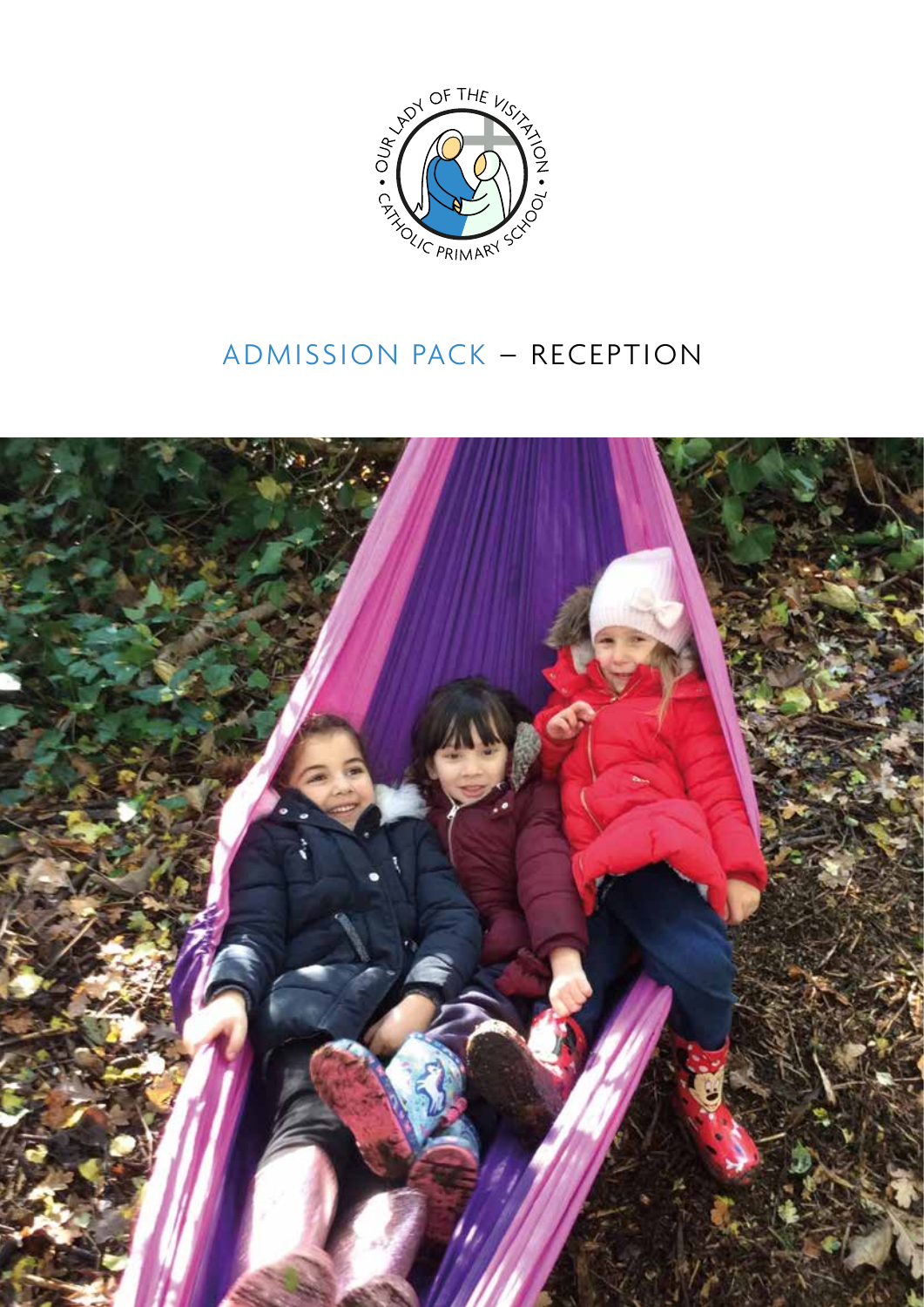# ADMISSION TO RECEPTION 2022 (FS2) FOR CHILDREN BORN BETWEEN 1ST SEPTEMBER 2017 AND 31ST AUGUST 2018

### Dear Parents/Carers,

Thank you for your interest in applying for a place for your child into Our Lady of the Visitation Catholic Primary School.

This pack provides information that will help you to complete an application for your child into the **September 2022 Reception intake**. The Reception year group is the 2nd and final year of what is called the Foundation Stage (the first being the year children spend in a Nursery).

All of the information you need about how to apply is available on Ealing's website – www.ealing.gov.uk/ admissions and in addition we have provided some guidance notes for you to read through. Please remember that there are 2 forms that you need to complete as part of the application process for the Visitation School:

### **Form 1:** the **Ealing Common Application Form** -

this should be returned by no later than noon Friday 14th January 2022. The Admissions Staff are available to advise parents on making informed preferences. You are encouraged to complete and return this form electronically via the internet  $-$  go to www.eadmissions.org.uk to access the form. Parents are encouraged to apply online.

**Form 2**: the **Supplementary Information Form (SIF) for Our Lady of the Visitation School** - this should be returned to the School Office by noon on **Friday 14th January 2022**.

Please read through the enclosed Guidance Notes where you will find information about the two forms that you need to complete. If you do not complete and return both forms by the due dates, the Governing Body will not be able to consider your application. If you require any form of assistance with the completion of the two forms or if you require any additional information about the application process, then please do not hesitate to contact either myself or a member of the office staff.

You will be informed of the outcome of your application on 15th April 2022. If you apply online, you will be able to access the result of your application after 5pm on 15th April. You will be sent a letter by first class post on 15th April 2022 if you apply online or on paper.

Yours sincerely,

Kattileen Coll

K Coll/Headteacher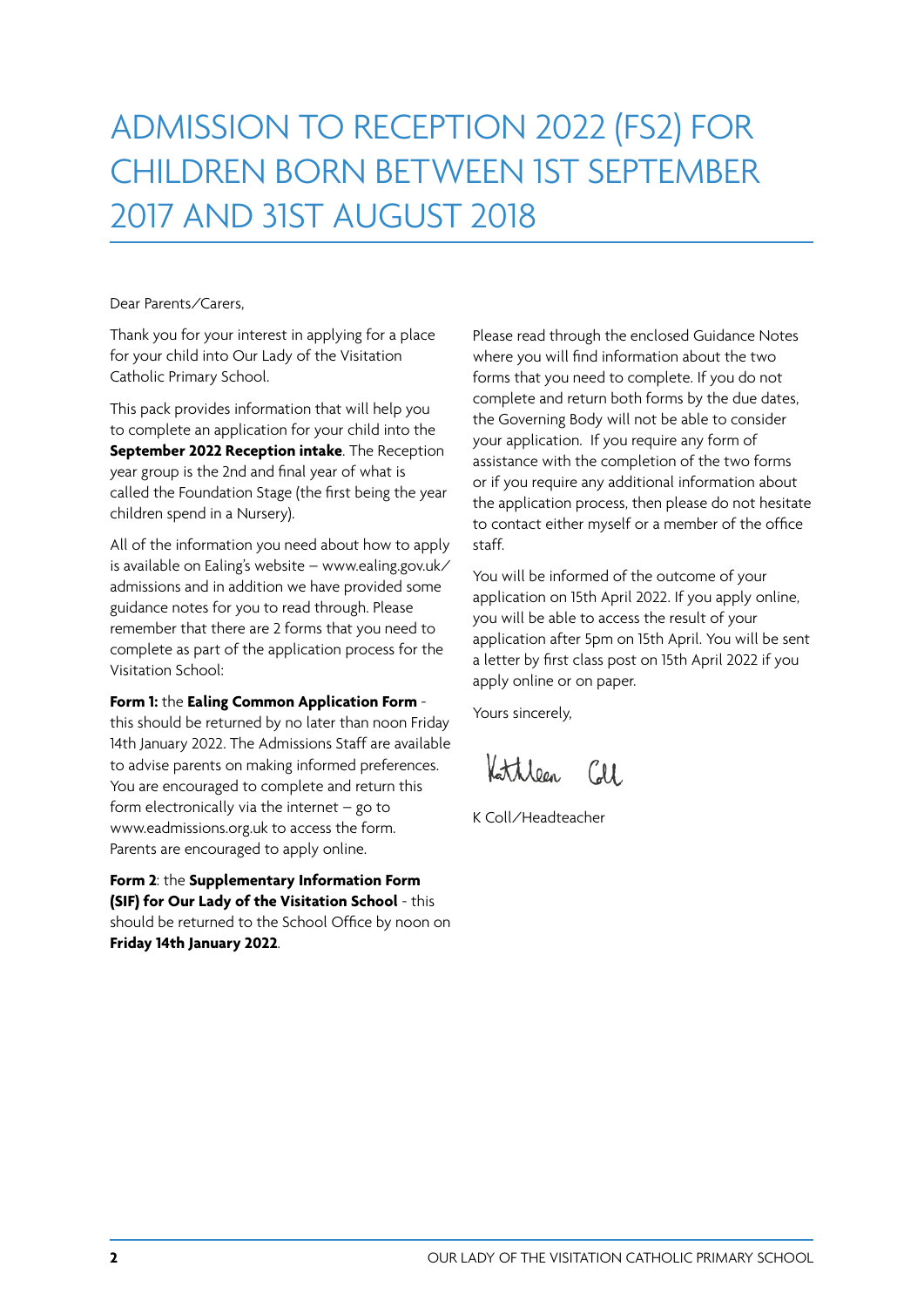## MISSION STATEMENT

Our Lady of the Visitation Catholic Primary School looks to a loving God, through the life, death and resurrection of Christ, for the basis of its existence.

## CORE PURPOSE:

## We Learn, Love and Grow through Christ

## **Aims for Pupils:**

Our Lady of the Visitation Catholic Primary School promotes high achievement and an enjoyment in learning for life so that children will:

- implement the Gospel message of justice, tolerance, forgiveness and understanding in all aspects of their schooling
- have the knowledge and skills to extend themselves in mind, body and spirit
- be able to respect religious views, moral values, disabilities other ethnic backgrounds and ways of life
- feel safe and secure
- display a positive attitude towards their learning, finding in it both satisfaction and a sense of achievement
- have high self esteem, respecting themselves, others and the environment
- be highly motivated lifelong learners who always strive to achieve their full potential
- work both independently and collaboratively, having an understanding of themselves as learners
- have the confidence to explore new challenges, to take appropriate risks in their learning and to learn from mistakes
- recognise the value and importance that modern technology brings to their own learning

## MISSION FOR THE SCHOOL:

#### **We believe each pupil will succeed through experiencing quality in:**

- a range of opportunities that affirm the teachings of the Gospels, whilst also appreciating, respecting and valuing other faiths
- a range of opportunities which foster an understanding and appreciation of the similarities and differences related to culture, gender, social background and disability
- a curriculum of breadth, depth, balance, relevance and challenge that meets the needs of all pupils including those with Special Educational Needs
- a curriculum that fosters each child's intellectual, physical, aesthetic, spiritual, emotional, moral and social development
- an ethos of support, challenge and encouragement to succeed
- a welcoming, stimulating and healthy learning environment that caters for the variety of learning styles
- innovative teaching and an investigative approach to learning
- a varied, relevant and appropriate range of learning resources
- an enriching programme of extra-curricular activities and educational visits
- learning partnerships between school, home, parish and the community

### **We demonstrate our commitment to working as a thinking school in a learning community by:**

- valuing and developing each child's spirituality and knowledge of their faith
- affirming the teaching of the Gospels
- developing the concept of prayer as a means of communicating with God
- recognising, affirming and developing each individual's gifts by valuing the uniqueness of each member of the school community
- valuing each person for who they are and for what they achieve
- helping each child to learn how to learn
- helping each child to pose and answer questions
- ensuring that teaching and learning is part of an evaluative process
- striving for continuous improvement in all that we do
- working collaboratively towards agreed common goals
- managing all aspects of provision through open and effective communication
- fostering an ethos of support, challenge and encouragement so that all staff achieve their potential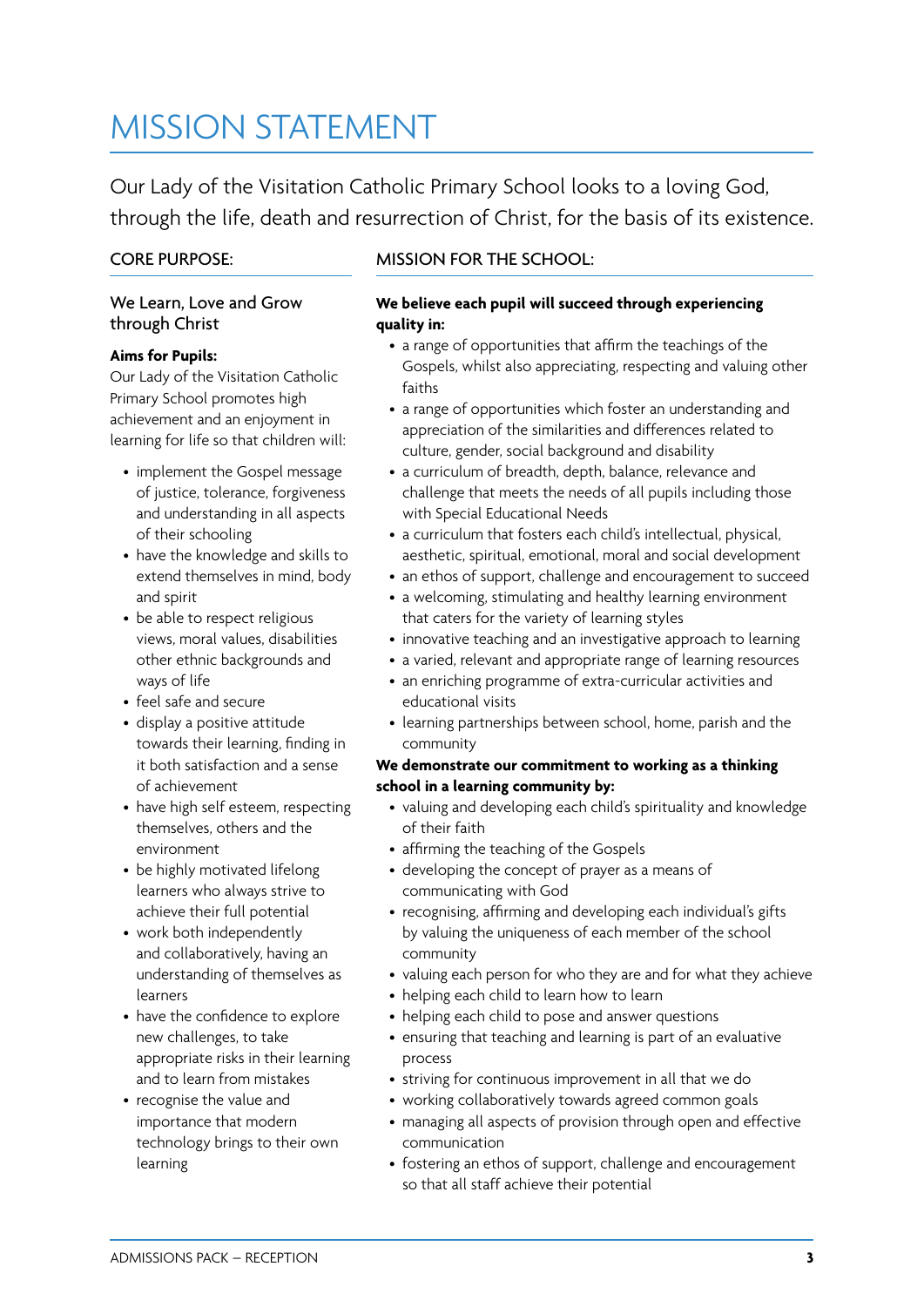## RECEPTION ADMISSIONS POLICY 2022-2023

Our Lady of the Visitation Catholic Primary School was founded by the Catholic Church to provide education for children of Catholic families. As a Catholic school, we aim to provide a Catholic education for all our pupils. At a Catholic school, Catholic doctrine and practice permeate every aspect of the school's activity. It is essential that the Catholic character of the school's education be fully supported by all families in the school. All applicants are therefore expected to give their full, unreserved and positive support for the aims and ethos of the school.

The Published Admission Number (PAN) for Reception at Our Lady of the Visitation is 60. The Governing Body has sole responsibility for admissions to this school and intends to admit 60 children in the school year which begins in September 2022. Applications are welcome from families whose child reaches his/her 4th birthday between 1st September 2020 and 31st August 2021.

Whenever there are more applications than places available, priority will always be given to Catholic applicants in accordance with the Trust Deed of the Diocese of Westminster. Applications will be ranked using the criteria listed below.

In this policy *applicant* refers to the person making an application on behalf of a child; *candidate* refers to the child on whose behalf the application is being made.

### **OVERSUBSCRIPTION CRITERIA**

Where there are more applications than the number of places available, places will be offered according to the following order of priority: -

1. Looked after children and children who were previously looked after but immediately after being looked after became subject to adoption, a child arrangements order, or special guardianship order. Including children who appear (to the admission authority) to have been in state care outside of England and ceased to be in state

care as a result of being adopted (See below for definitions of children who are looked after or were previously looked after)..

- 2. Baptised Catholic children with a Certificate of Catholic Practice who have a sibling at the school at the time of admission.
- 3. Baptised Catholic children with a Certificate of Catholic Practice resident in the Parish of Our Lady of the Visitation, Greenford. (A map of the Parish and a list of streets within the Parish is attached.)
- 4.Other Baptised Catholic children.
- 5. Other 'looked after' children and previously 'looked after' children who have been adopted or made subject to child arrangements orders or special guardianship orders.
- 6.Children of catechumens or members of an Eastern Christian Church.
- 7. Children of Christians of other denominations whose application is supported either by a certificate of baptism or by a letter from their Minister of Religion.
- 8.Children of other faiths whose application is supported by a letter from their religious leader.

9. Any other children.

### **EXCEPTIONAL NEED**

The Governing Body will give top priority, after the appropriate category of looked-after children, to an application where compelling written evidence is provided at the time of application, from an appropriate professional such as a priest, hospital consultant or social worker, of an exceptional social, medical, pastoral or other **need of the child**, which can only be met at this school.

#### **MULTIPLE APPLICATIONS**

Where the final place is offered to a child who has other siblings applying for a place in the same school year, these siblings will also be admitted.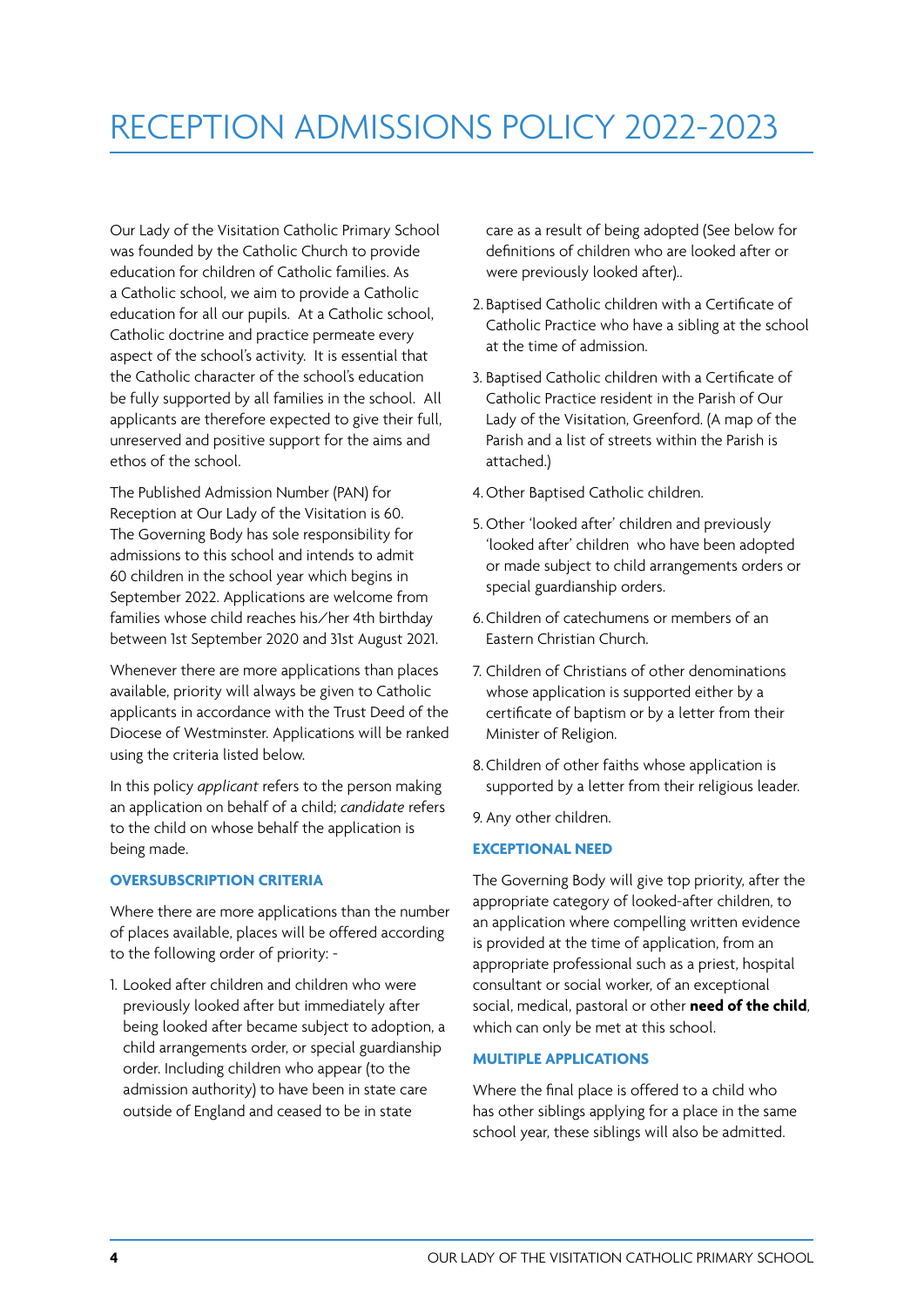#### **APPLICATIONS IN PREVIOUS YEARS**

For more than five years, the governing body has been unable to offer places to any applicants beyond oversubscription criterion 5. Whilst the school welcomes applications from all categories, it is usually oversubscribed by Catholic candidates.

#### **TIE BREAK**

Where the offer of places to all the applicants in any of the sub-categories listed above would still lead to oversubscription, the places up to the admission number will be offered to those living nearest to the school as measured in a straight line from the applicant's home to the school. The measurement will be conducted by the Local Authority.

The distance from home to school is measured by straight-line, from a point in the property to a point in the school determined by the grid references for the centre of the school's postcode. The measuring system, Synergy, is an integral part of the admission software produced by Servelec Synergy. It uses Ordnance Survey maps and the LLPG (Local Land Property Gazetteer) and is accurate to 2 metres.

If distances for the final place are identical then random allocation will be carried out in the presence of an independent witness.

### **FAIR ACCESS**

The school is committed to taking its fair share of children who are vulnerable and/or hard to place, as set out in locally agreed protocols. Accordingly, outside the normal admissions round, the Governing Body is empowered to give absolute priority to a child where admission is requested under any local protocol that has been agreed by both the local authority and the Governing Body for the current school year. The Governing Body has this power even when admitting the child would mean exceeding the published admission number.

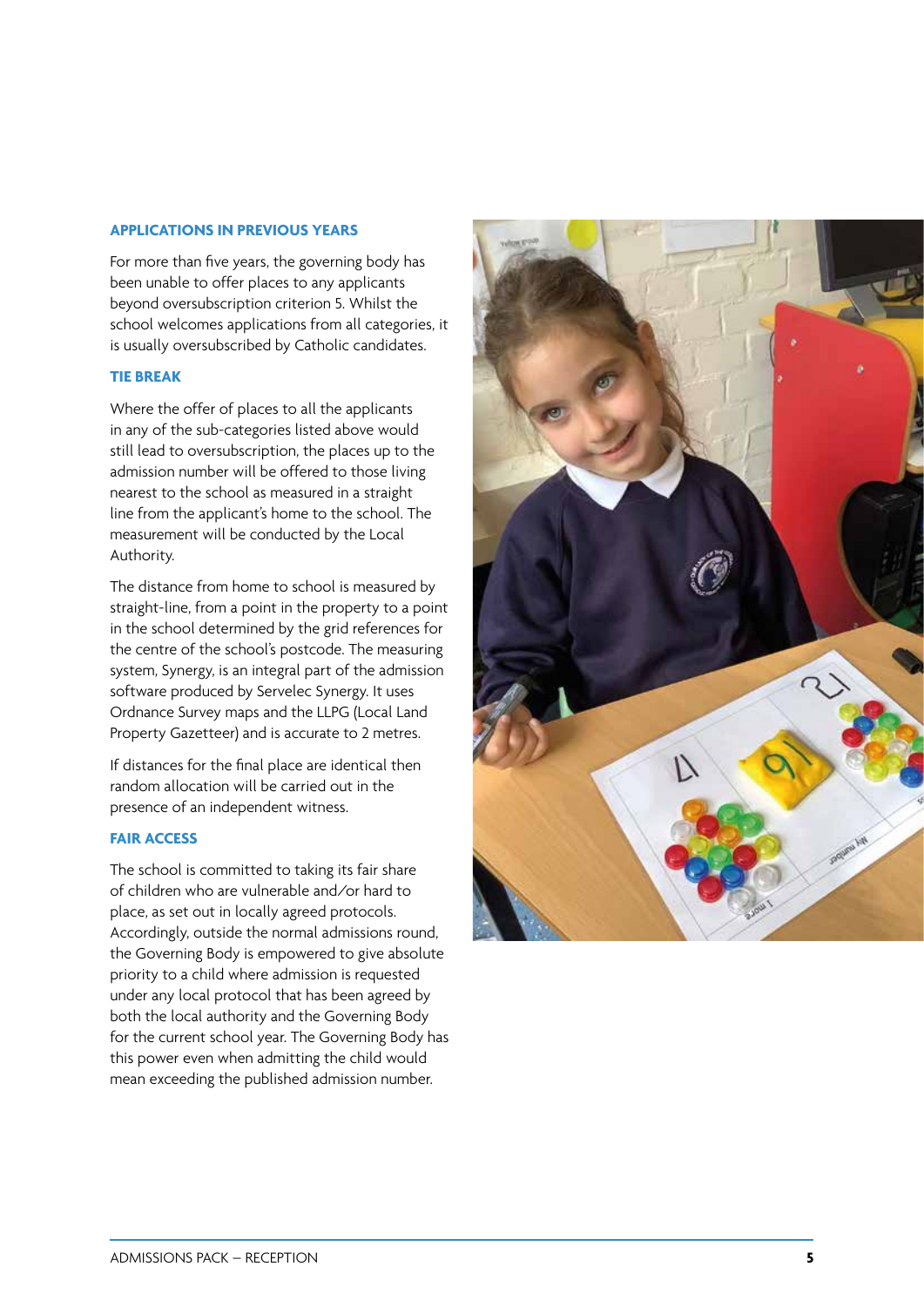In order to make an application, you must complete a **Common Application Form (CAF)** from your local authority either online or on paper and return it to them.

You **should** also complete the **School's Supplementary Information Form (SIF)**. Whilst this is not compulsory, the information on the SIF enables the Governing Body to assess your application fully against the School's criteria in the event of oversubscription. Please return the SIF (by post or email) to the school, together with all other relevant paperwork required for your application.

*If you do not complete both of the forms described above and return them by 14th January 2022, the Governing Body will be unable to consider your application against the oversubscription criteria and your child will be ranked under the lowest criterion. It is very unlikely that your child will be offered a place if a SIF is not supplied.* 

## **CHILDREN EDUCATED OUTSIDE THEIR CHRONOLOGICAL AGE GROUP (except summer born children)**

Parents may apply for their child to be educated outside his/her chronological age group i.e. a year behind or a year ahead. Applications should be made to the Chair of Governors at the time of application and any supporting evidence should be submitted at the same time. Governors will consider each case on its own merits and permission will only be given in exceptional circumstances.

## **CERTIFICATE OF CATHOLIC PRACTICE**

Applicants applying under criteria 2 and 3 must submit a Certificate of Catholic Practice (CCP) by the closing date. The certificate is available from the church where you normally worship. Parents should fill in the top part of the form with their details and then take it to their parish priest (or the priest

at the parish where they normally worship) for signature. It is the parent's duty to ensure that the CCP is submitted to the school in good time. The priest will only give you the Certificate if he knows you. You will need to get a separate Certificate signed for each Catholic school that requires one.

The local authority will write to you on behalf of the Governing Body with the outcome of your application on or about 15th April 2022. This information will also be available on line for those who have submitted an e-application. Parents/ carers should accept the place as soon as possible.

## **LATE APPLICATIONS**

Applications received after the closing date will be dealt with after the initial allocation process has been completed. If the school is oversubscribed it is very unlikely that late applicants will obtain a place.

## **NURSERY CHILDREN**

Attendance at the nursery **does not** guarantee a place in reception.

Parents of children attending Our Lady of the Visitation Catholic Nursery **must** make a fresh application for Reception.

## **RIGHT OF APPEAL**

If you are unsuccessful you may ask us for the reasons for the refusal of a place.

These reasons will be related to the oversubscription criteria listed in the policy and you will have the right of appeal to an independent panel. Should you wish to appeal please contact the school as soon as possible for an appeal form on which you must list your reasons for making an appeal.

Appeals must be submitted to the school in writing by (date to be confirmed).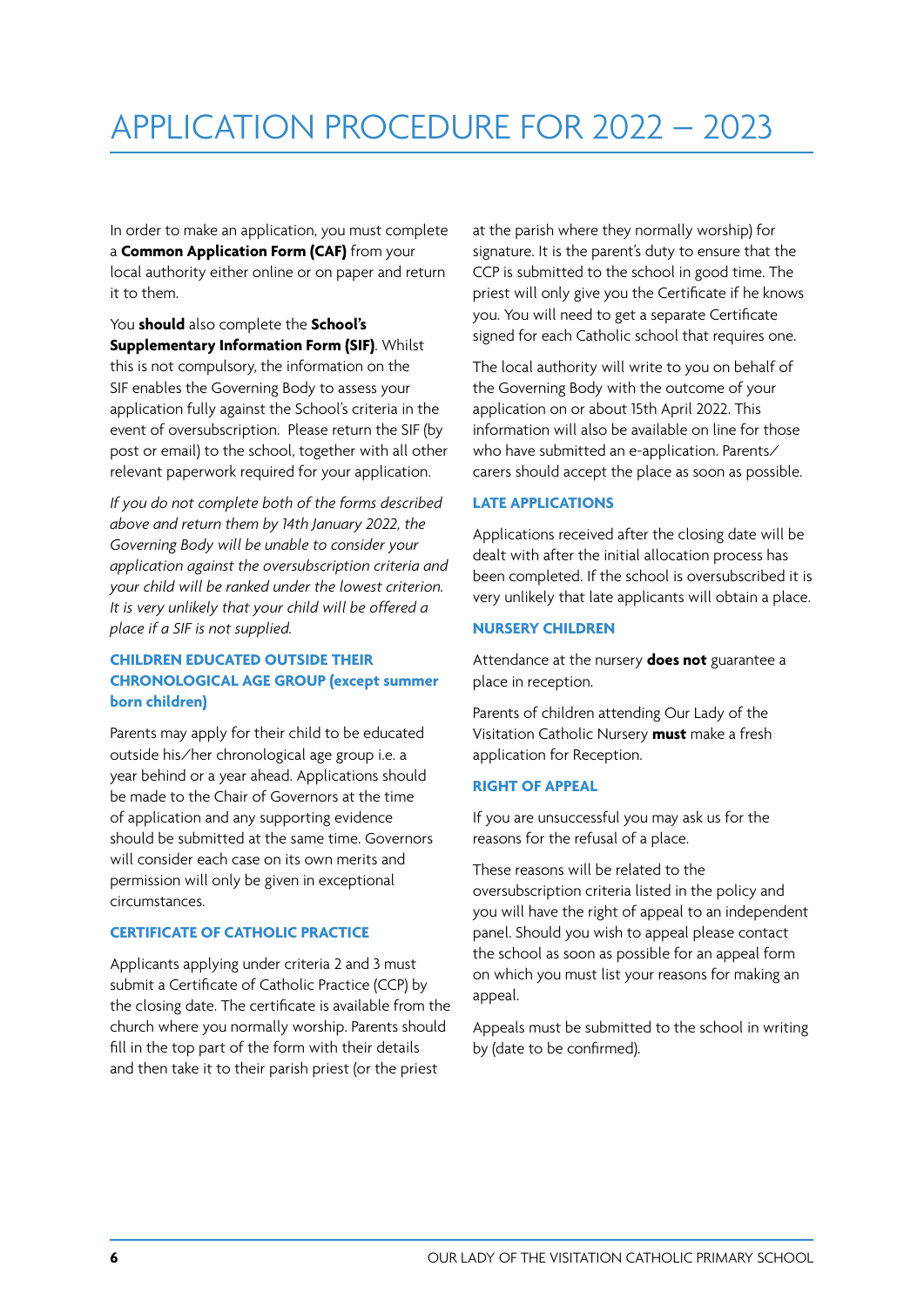#### **WAITING LIST**

In addition to their right of appeal, unsuccessful candidates will be offered the opportunity to be placed on a waiting list.

This list will be maintained in order of the oversubscription criteria set out in the policy and not in the order in which applications are received or added to the list.

Names will be removed from the list on 31st August 2022, unless applicants request in writing to remain on the list.

## **PUPILS WITH AN EDUCATION, HEALTH AND CARE PLAN (EHC)**

The admission of pupils with an Education, Health and Care Plan (EHC) is dealt with by a completely separate procedure. (This used to be called a Statement of Special Educational Needs). Details of this separate procedure are set out in the Special Educational Needs Code of Practice. If your child has an EHC plan you must contact your local authority SEN officer. Children with this school named in their EHC Plan will be admitted.

### **CHANGE OF DETAILS**

If any of the details on either of your forms changes between the date of application and the receipt of the letter of offer or refusal, you **must** inform the School and the local authority immediately. If misleading information is given or allowed to remain on either of your forms, the Governing Body reserves the right to withdraw the place, even if the child has already started at the School.

#### **IN-YEAR ADMISSIONS**

Applications for In-Year admissions are made directly to the school.

• If a place is available and there is no waiting list the child will be admitted. If there is a waiting list, then applications will be ranked by the Governing Body in accordance with the oversubscription criteria.

- If a place cannot be offered at this time then you may ask us for the reasons and you will be informed of your right of appeal.
- You will be offered the opportunity of being placed on a waiting list.
- This waiting list will be maintained by the Governing Body in the order of the oversubscription criteria and not in the order in which the applications are received.
- Names are removed from the list at the end of each academic year.
- When a place becomes available the Governing Body will re-rank the list and make an offer to the person at the top of the list.
- The local authority will be informed of the offer as soon as it has been accepted.

### **RECEPTION YEAR DEFERRED ENTRY**

Applicants may defer entry to school up until compulsory school age, i.e. the first day of term following the child's fifth birthday. Application is made in the usual way and then deferral is requested. The place will then be held until the first day of the spring or summer term as applicable. Applicants may also request that their child attend part-time until compulsory school age is reached. Entry may not be deferred beyond compulsory school age or beyond the year for which the application has been made.

#### **SUMMER BORN CHILDREN**

If a parent wishes his/her summer born child to start school in Reception in the September following his/her 5th birthday, ie. a child born between 1st April-31st August being admitted to Reception at 5 years of age, they should make the school aware of this by writing a letter to the Chair of Governors at the time of application. Parents must then submit an application in the normal way. This application will be treated in the same way as all other applications and there is no guarantee that an offer will be made.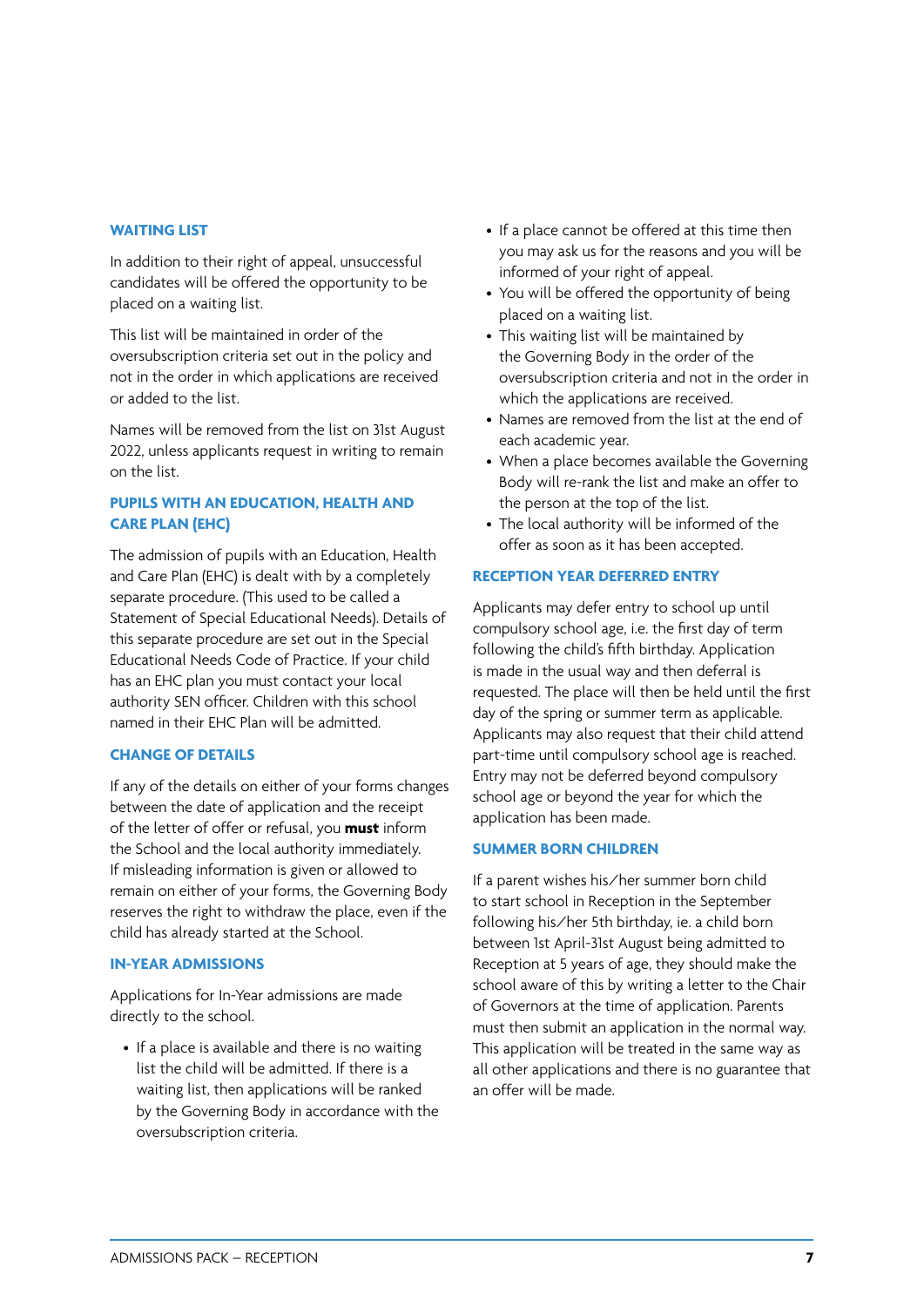### **NOTES (these notes form part of the oversubscription criteria)**

**'Children who are looked after or were previously looked after'** - A looked after child is a child who is (a) in the care of a local authority, or (b) being provided with accommodation by a local authority in the exercise of their social services functions (see the definition in Section 22(1) of the Children Act 1989). Previously looked after children are children who were looked after, but ceased to be so because they were adopted or became subject to a child arrangements order or special guardianship order immediately following having been looked after. Adopted children are those who were adopted under the Adoption Act 1976 (see section 12 adoption orders) and children who were adopted under the Adoption and Children's Act 2002 (see section 46 adoption orders). Child arrangements orders are defined in s.8 of the Children Act 1989, as amended by s.12 of the Children and Families Act 2014. Child arrangements orders replace residence orders and any residence order in force prior to 22 April 2014 is deemed to be a child arrangements order.

**'Adopted'.** An adopted child is any child who has been formally adopted, having previously been in care and whose parent/ guardian can give proof of this.

**'Child Arrangements Order'.** A Child Arrangements order is an order under the terms of the Children Act 1989 s.8 settling the arrangements to be made as to the person with whom the child is to live. Children 'looked after' immediately before the order is made qualify in this category.

**'Special Guardianship Order'.** A special guardianship order is an order under the terms of the Children Act 1989 s.14A appointing one or more individuals to be a child's special guardian(s). A child 'looked after' immediately before the order is made qualifies in this category.

**'Parent'** means the adult or adults with legal responsibility for the child.

**'Sibling'** means brother or sister, to include adopted brothers and sisters, half brothers and sisters or step brothers and sisters. A sibling relationship does not apply when the older child(ren) will leave before the younger one starts.

**'Catholic'** means a member of a Church in full communion with the See of Rome. This includes the Eastern Catholic Churches. This will be evidenced by a Certificate of Baptism in a Catholic church or a Certificate of Reception into the full communion with the Catholic Church.

**'Certificate of Catholic Practice'** means a certificate given by the family's parish priest (or the priest in charge of the church where the family practises) in the form laid down by the Bishops' Conference of England and Wales.

**'Catechumen'** means a member of the catechumenate of a Catholic Church. This will be evidenced by a Certificate of Reception into the Order of Catechumens.

**'Eastern Christian Church'** includes Orthodox Churches, and is evidenced by a Certificate of Baptism or Reception from the authorities of that Church.

**'Christian'** for the purposes of this policy, means a member of one of the Churches affiliated to 'Churches Together in Britain and Ireland'.

**'Resident'.** A child is deemed to be resident at a particular address when he/she resides there for more than 50% of the school week.

**Parish Boundaries.** For the purposes of this Policy, parish boundaries are as shown on the attached map.

**'Distance from school'** means distance as measured by a straight line, from the front door of the child's residential address (including flats) to a point at the school. If distances are identical, the Governing Body will draw lots in the presence of an independent witness.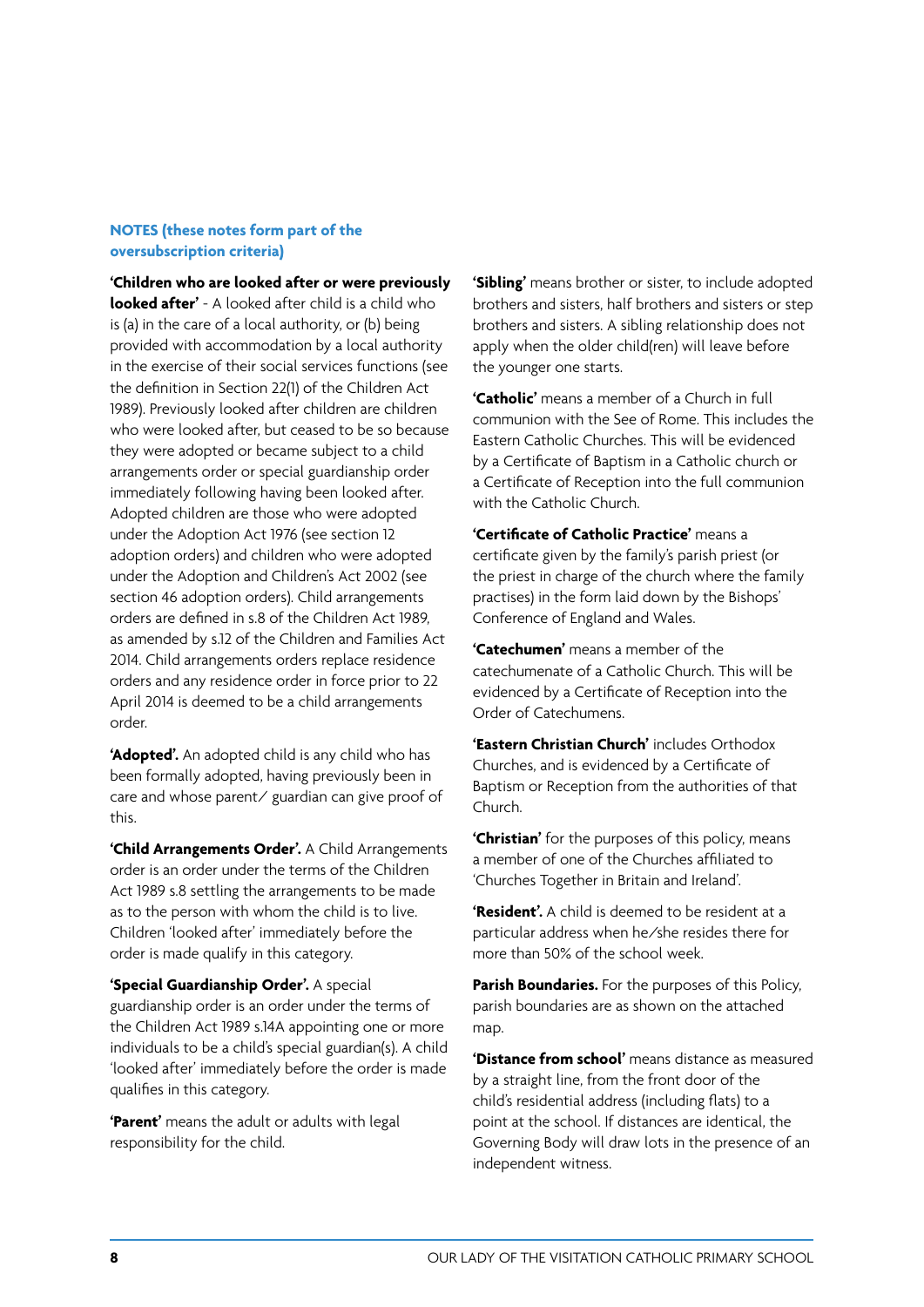## ADMISSIONS PROCEDURE 2022-2023

## APPLYING FOR A RECEPTION PLACE FOR SEPTEMBER 2022

- 1. The **Common Application Form (CAF)** obtainable from the Local Authority must be completed and returned to the Admissions Office at the Local Authority in which you reside by **noon on Friday 14th January 2022.**
- 2. The **School Supplementary Information Form (SIF)** should be completed and returned directly to Our Lady of the Visitation School by post or email, together with all other relevant paperwork required for your application. The information on the SIF enables the Governing Body to assess your application fully against the School's criteria in the event of oversubscription. Please note that the completed form must be returned no later than **noon on Friday 14th January 2022**. Forms returned after this time will be treated as late applications.
- 3. Please complete all sections of the forms in full using **BLACK** ink and using **CAPITAL LETTERS**. The Governing Body of Our Lady of the Visitation will not consider incomplete Supplementary Information Forms.
	- Fill out the SIF ensuring all sections are completed. Before the Governing Body can consider your application, parents are required to provide:
		- a) your child's Baptismal Certificate

*and*

b) proof of residence – before noon on 14th January 2022 you will need to email, or send by post, two documents (not more than three months old) which provide evidence of your name and address, such as a Council Tax Bill, Child Benefit Book, Utility Bill (gas/ water/electricity).

If you do not pay Council Tax, then the following may be accepted as proof of residence:

- Council rent book for the current year
- Letter confirming entitlement to benefits, e.g. Child Benefit,
- Tenancy agreement from a registered private letting agency
- Letter from Social Services or other government agency confirming placement at your address.

together with 2 copies of recent bills e.g. bank/ mobile phone/ phone statement, utility bill (gas/ water/electricity) or wage slip

and

- If you are living with friends or relatives, you will need to provide a copy of their Council Tax Bill and a letter from the Council Tax payer confirming that you are residing with them for the forseeable future and two of the documents referred to above.
- 4. Please mark the location of your home on the map with a **RED** cross. There is a list of streets within the Parish boundary (please not that this is a guide and not necessarily exhaustive).
- 5. The Certificate of Catholic Practice must be completed by your priest (normally the priest of the parish where you attend church) and you will need to book an appointment with him. He will fully complete the form and stamp it with the official Parish stamp.
- 6. If any of the details on any of your forms change between the date of application and the receipt of the letter of offer or refusal, you **must** inform the school and the local authority immediately. If misleading information is given or allowed to remain on either of your forms, the Governing Body reserves the right to withdraw the place, even if the child has already started at the school.
- 7. The Local Authority will notify you on behalf of the Governing Body with the outcome of your application on 15th April 2022.

### **RIGHT OF APPEAL**

If you are unsuccessful, you may ask us for the reasons for the refusal of a place. These reasons will be related to the oversubscription criteria listed in the policy and you will have the right of appeal to an independent panel.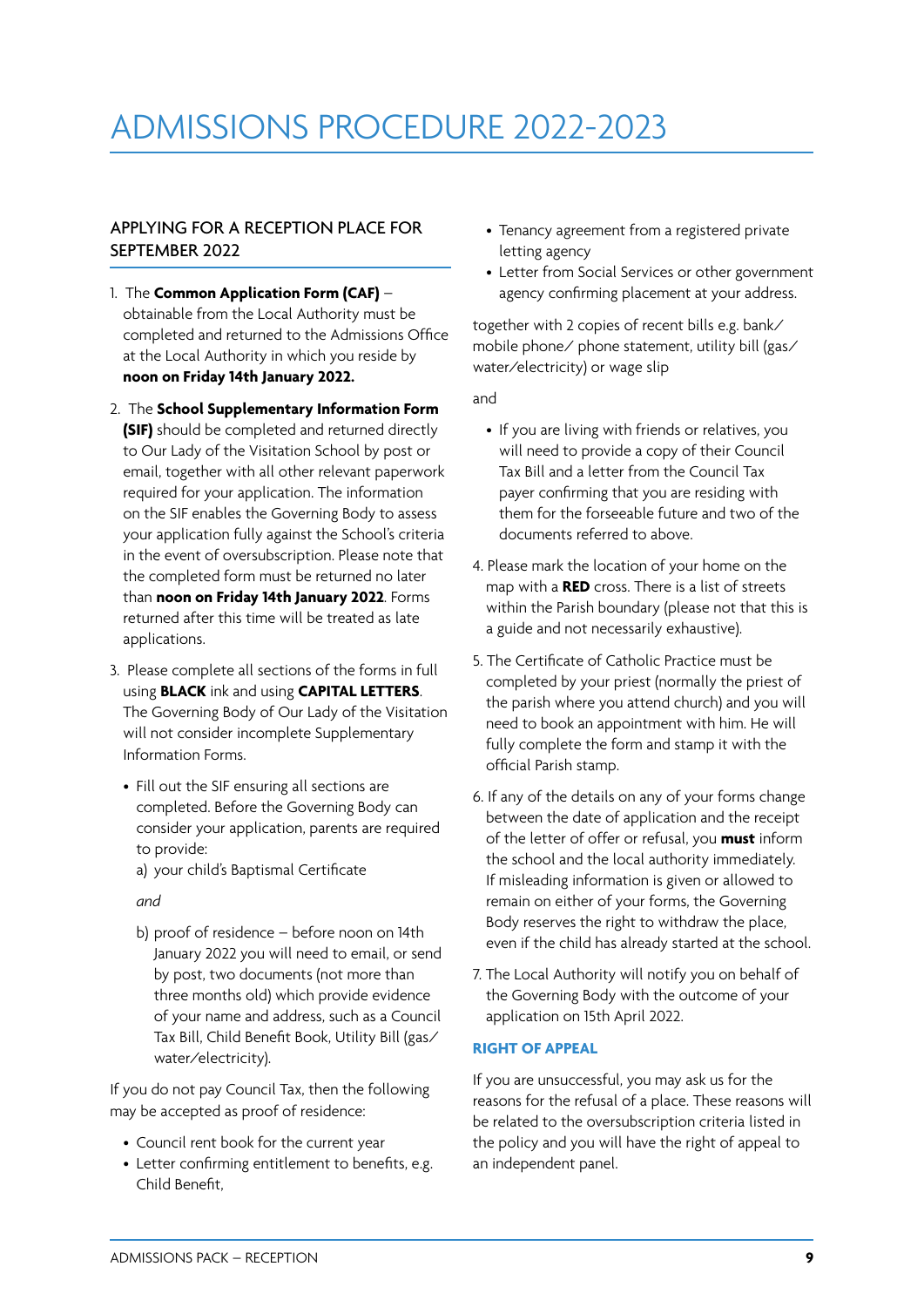## CHECKLIST FOR ADMISSION TO RECEPTION 2022-2023

## **Please make sure you have done the following:**

|                                                                                                                                                                | <b>YES</b> | <b>NO</b> |
|----------------------------------------------------------------------------------------------------------------------------------------------------------------|------------|-----------|
| Completed the Our Lady of the Visitation Reception Supplementary Information<br>Form (SIF)                                                                     |            |           |
| Indicated your home address on the Parish Map with a red 'X'                                                                                                   |            |           |
| Completed the Diocesan Certificate of Catholic Practice (if applicable) or a<br>supporting statement for applicants of other Christian denominations or faiths |            |           |
| Completed a Local Authority Application Form either online or in paper form                                                                                    |            |           |
| Included the baptismal certificate                                                                                                                             |            |           |
| Included two proofs of address (please check with the school's Admissions<br>Procedure as to what is acceptable)                                               |            |           |
| Provided any supporting evidence (if applicable) as set out in the Admissions<br>Criteria                                                                      |            |           |